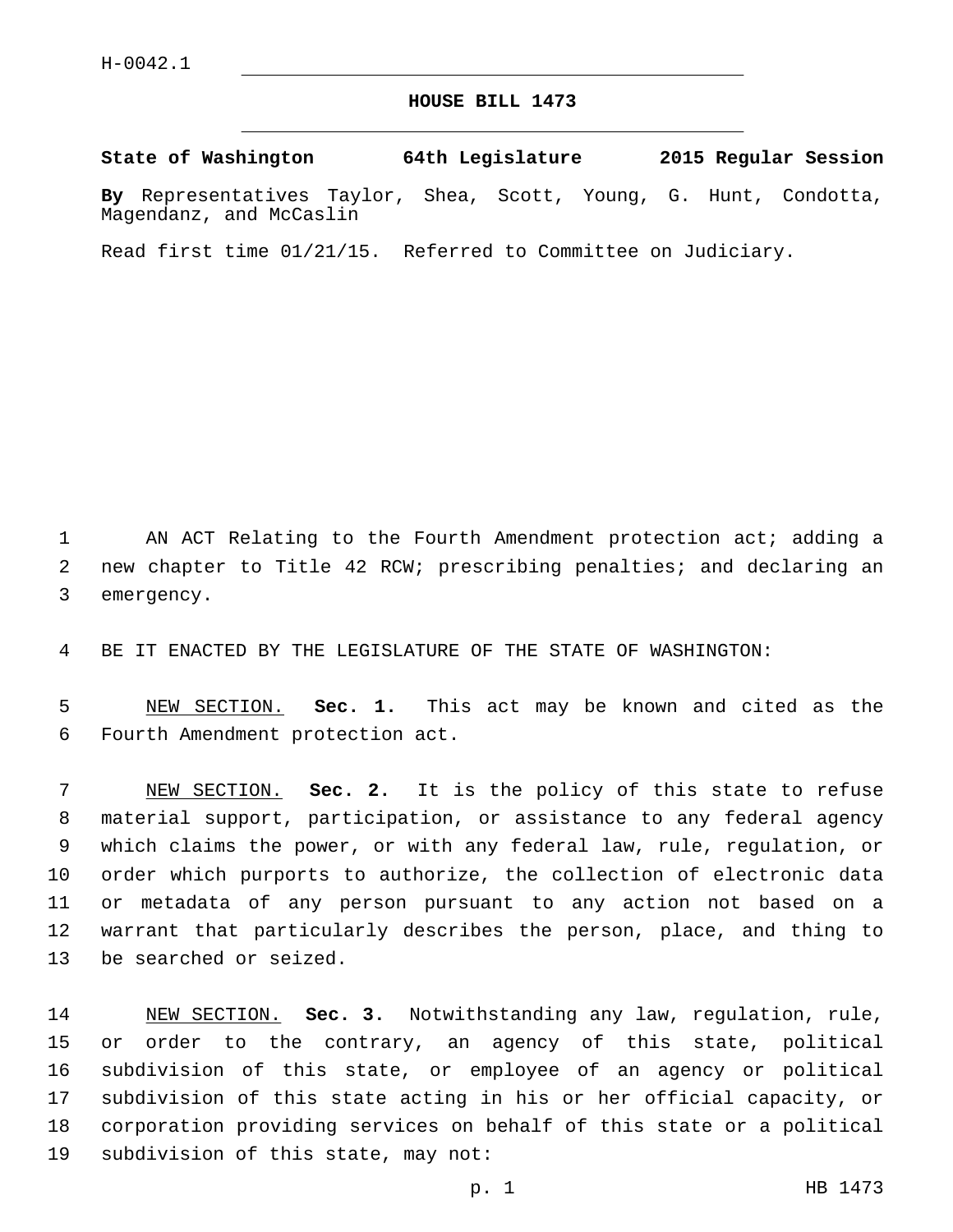(1) Provide material support, participation, or assistance in any form with any federal agency which claims the power, or with any federal law, rule, regulation, or order which purports to authorize, the collection of electronic data or metadata of any person pursuant to any action not based on a warrant that particularly describes the person, place, and thing to be searched or seized;6

 (2) Utilize any assets, state funds, or funds allocated by the state to local entities on or after the effective date of this section, in whole or in part, to engage in any activity that aids a federal agency, federal agent, or corporation providing services to the federal government in the collection of electronic data or metadata of any person pursuant to any action not based on a warrant that particularly describes the person, place, and thing to be 14 searched or seized;

 (3) Provide services, or participate or assist in any way with the providing of services, to a federal agency, federal agent, or corporation providing services to the federal government which is involved in the collection of electronic data or metadata of any person pursuant to any action not based on a warrant that particularly describes the person, place, and thing to be searched or 21 seized;

 (4) Use any information in a criminal investigation or prosecution provided by any federal agency, agent, or corporation providing services to the federal government, which was obtained through the collection of electronic data or metadata of any person pursuant to any action not based on a warrant that particularly describes the person, place, and thing to be searched or seized.

 NEW SECTION. **Sec. 4.** (1) A political subdivision of this state may not receive state grant funds if the political subdivision adopts a rule, order, ordinance, or policy under which the political subdivision violates section 3 of this act. State grant funds for the political subdivision must be denied for the fiscal year following the year in which a final judicial determination in an action brought under this section is made that the political subdivision has intentionally required actions which violate the prohibitions in section 3 of this act.

 (2) Any agent or employee of this state or of any political subdivision of this state who knowingly violates the prohibitions in section 3 of this act is deemed to have resigned any commission from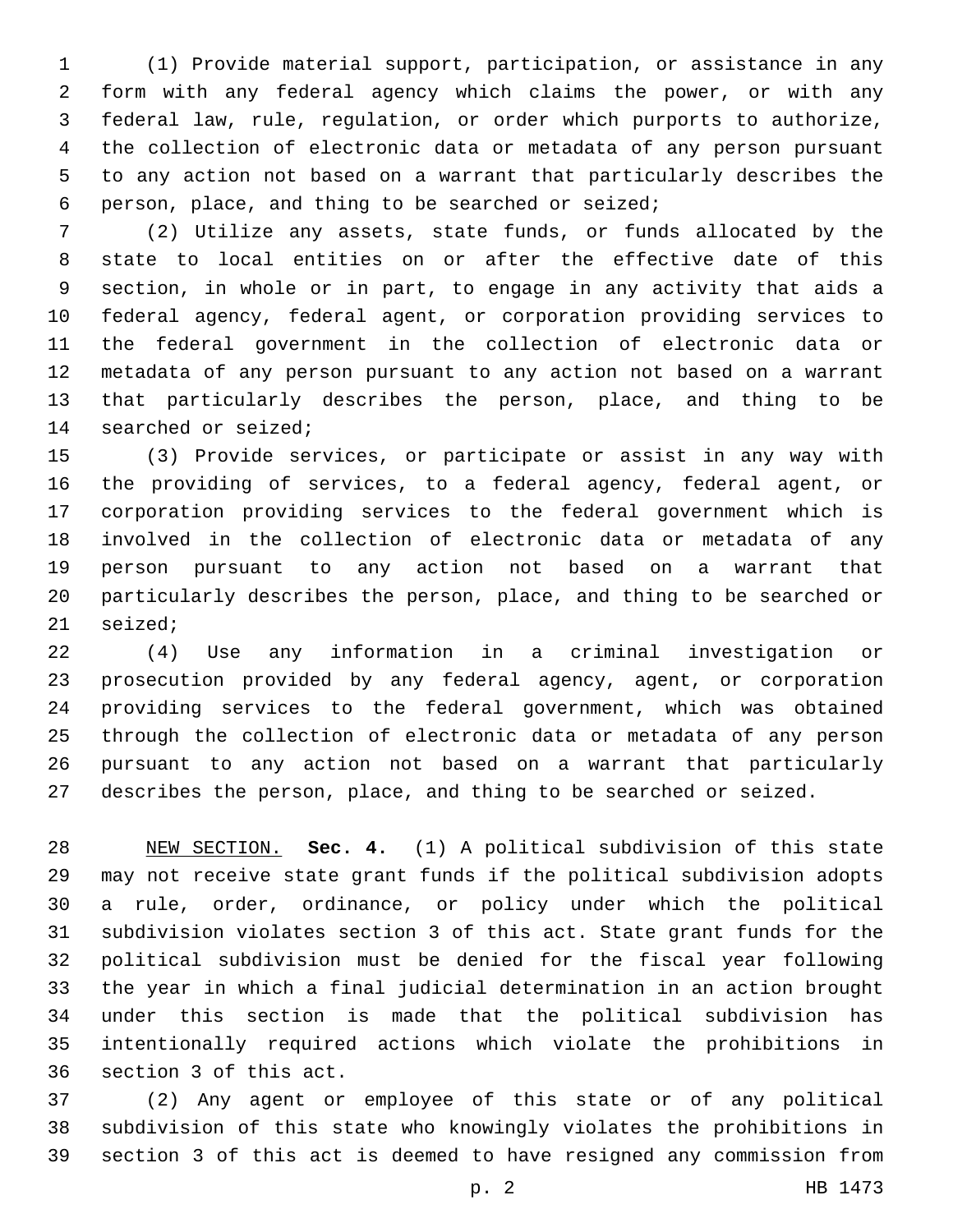the state of Washington which he or she may possess, his or her office is deemed vacant, and he or she is forever ineligible to any office of trust, honor, or emolument under the laws of this state.

 (3) Any corporation or person that provides services to or on behalf of this state and violates the prohibitions of section 3 of this act is forever ineligible to act on behalf of, or provide services to, this state or any political subdivision of this state.

 (4) Any officer, employee, or agent, of this state or of any political subdivision of this state who knowingly violates the prohibitions in section 3 of this act is guilty of a gross 11 misdemeanor.

 (5) Any corporation or person providing services to or on behalf of this state knowing that the provision violates the prohibitions in 14 section 3 of this act is guilty of a misdemeanor.

 (6) The attorney general, prosecuting attorney, city attorney, city prosecutor, or any citizen of the county may maintain an action against the state or political subdivision, any agent or employee of the state or political subdivision, or any corporation or person providing services to or on behalf of the state or political subdivision to abate and perpetually enjoin any violation of the prohibitions in section 3 of this act. A citizen who brings an action under this subsection (6) and prevails is entitled to actual damages, including damages to the citizen's business or reputation, caused by the violation and reasonable attorneys' fees and other costs of litigation. An action may not be maintained against any public official or citizen for bringing an action when the action was 27 brought in good faith.

 NEW SECTION. **Sec. 5.** Sections 1 through 4 of this act constitute a new chapter in Title 42 RCW.

 NEW SECTION. **Sec. 6.** If any provision of this act or its application to any person or circumstance is held invalid, the remainder of the act or the application of the provision to other persons or circumstances is not affected.

 NEW SECTION. **Sec. 7.** This act is necessary for the immediate preservation of the public peace, health, or safety, or support of

p. 3 HB 1473